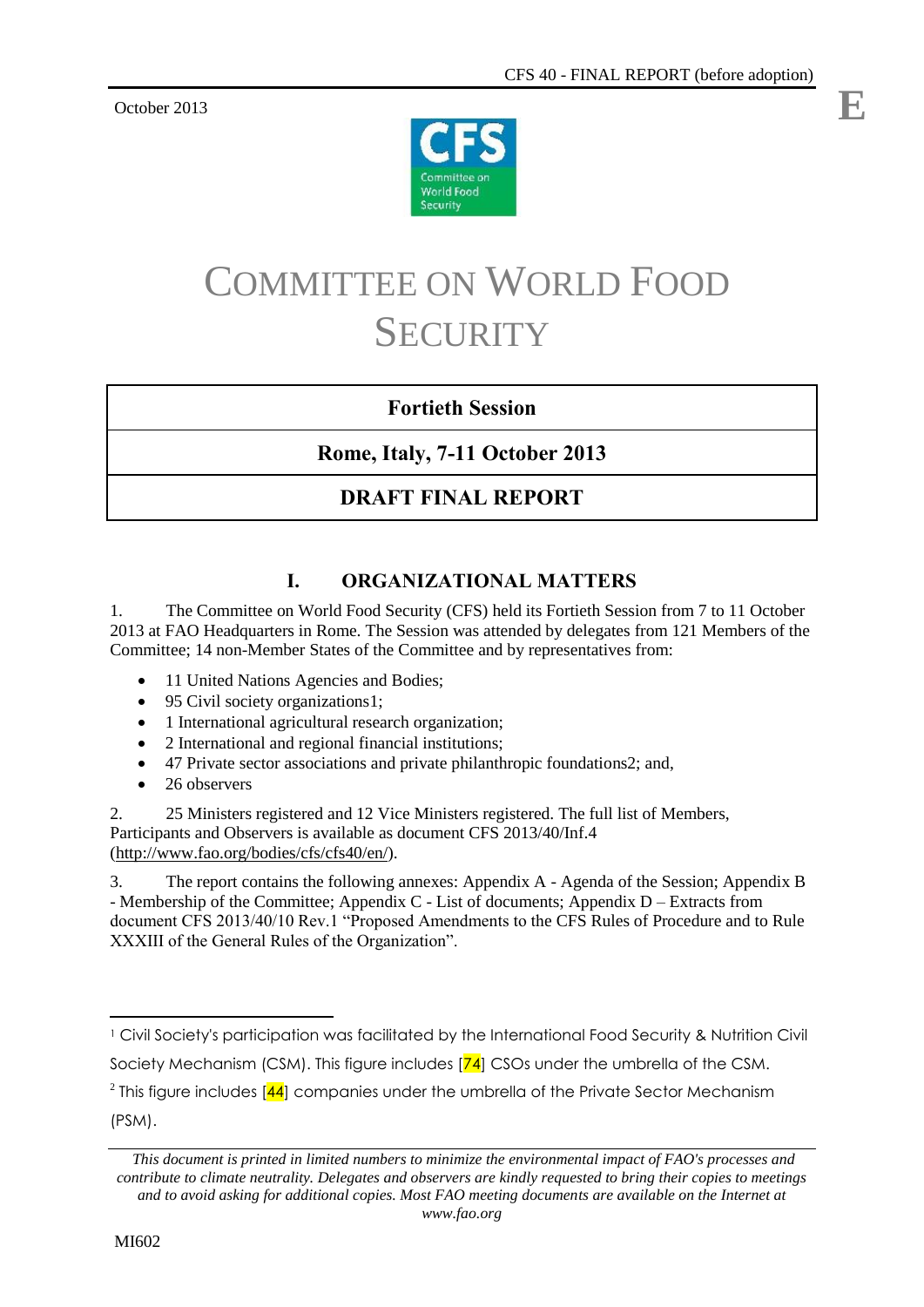4. The Committee was informed that the European Union (EU) was participating in accordance with paragraphs 8 and 9 of Article II of the FAO Constitution.

5. The Session was opened by the Chairperson of the Committee, Mr Yaya Olaniran of Nigeria.

6. The Committee adopted the Provisional Agenda and Timetable.

7. The Committee appointed a Drafting Committee composed of Afghanistan, Algeria, Austria, Brazil, Canada, Côte d"Ivoire, Dominican Republic, India, Lithuania (EC Presidency), New Zealand, , Republic of Korea, Sudan, Switzerland under the Chairmanship of Mr Lupiño Lazaro (Philippines).

8. Some countries indicated that due to the late availability of documents in some of the official languages of the United Nations, especially those relative to the roundtables, they had not been able to take part in the discussions in said roundtables.

9. The Committee agreed on the overarching need to receive session documents in all United Nations official languages in a timely manner to enable their review by all delegations and urged all responsible for their preparation to ensure that deadlines are duly met.

# **II. SETTING THE STAGE FOR CFS 40**

10. Opening statements were delivered by Mr José Graziano da Silva, Director-General, Food and Agriculture Organization of the United Nations (FAO), Mr Kanayo F. Nwanze, President, International Fund for Agricultural Development (IFAD), Ms Ertharin Cousin, Executive Director, the United Nations World Food Programme (WFP), Mr David Nabarro, Special Representative of the UN Secretary-General on Food Security and Nutrition (on behalf of the UN Secretary-General), Prof. M.S. Swaminathan, Chairperson of the Steering Committee of the High Level Panel of Experts on Food Security and Nutrition (HLPE). The statements are available as CFS information documents at [http://www.fao.org/bodies/cfs/cfs40/.](http://www.fao.org/bodies/cfs/cfs40/)

# **III. THE STATE OF FOOD INSECURITY IN THE WORLD 2013 (SOFI)**

11. The Committee considered a presentation of the State of Food Insecurity in the World 2013 (SOFI), entitled "The multiple dimensions of food security", delivered by Mr Pietro Gennari, Director, Statistics Division (ESS) and SOFI Coordinator, FAO, with contributions from the coauthors Mr Thomas Elhaut, Director, Statistics and Studies for Development Division (SSD), IFAD and Ms Joyce Luma, Chief, Food Security Analysis Service, WFP.

- 12. The Committee was presented with some of the findings of 2013 SOFI report, namely:
	- i) 842 million people around one in eight people in the world are estimated to be suffering from chronic hunger in 2011–13. This figure is lower than the 868 million reported with reference to 2010-2012;
	- ii) Developing regions as a whole have registered significant progress towards the MDG 1 hunger target;
	- iii) Despite overall progress, marked differences across regions persist;
	- iv) Growth can raise incomes and reduce hunger, but higher economic growth may not reach everyone;
	- v) Food security is a complex condition. Its dimensions availability, access, utilization and stability – are better understood when presented through a suite of indicators;
	- vi) Undernourishment and undernutrition coexist in many countries. However, in some countries, undernutrition rates are considerably higher than the prevalence of undernourishment;
	- vii) Long-term commitment to mainstreaming food security and nutrition in public policies and programmes is key to hunger reduction;
	- viii) Policies aimed at enhancing agricultural productivity, especially for smallholders, combined with social protection policies and programmes, can achieve hunger reduction even where poverty is widespread;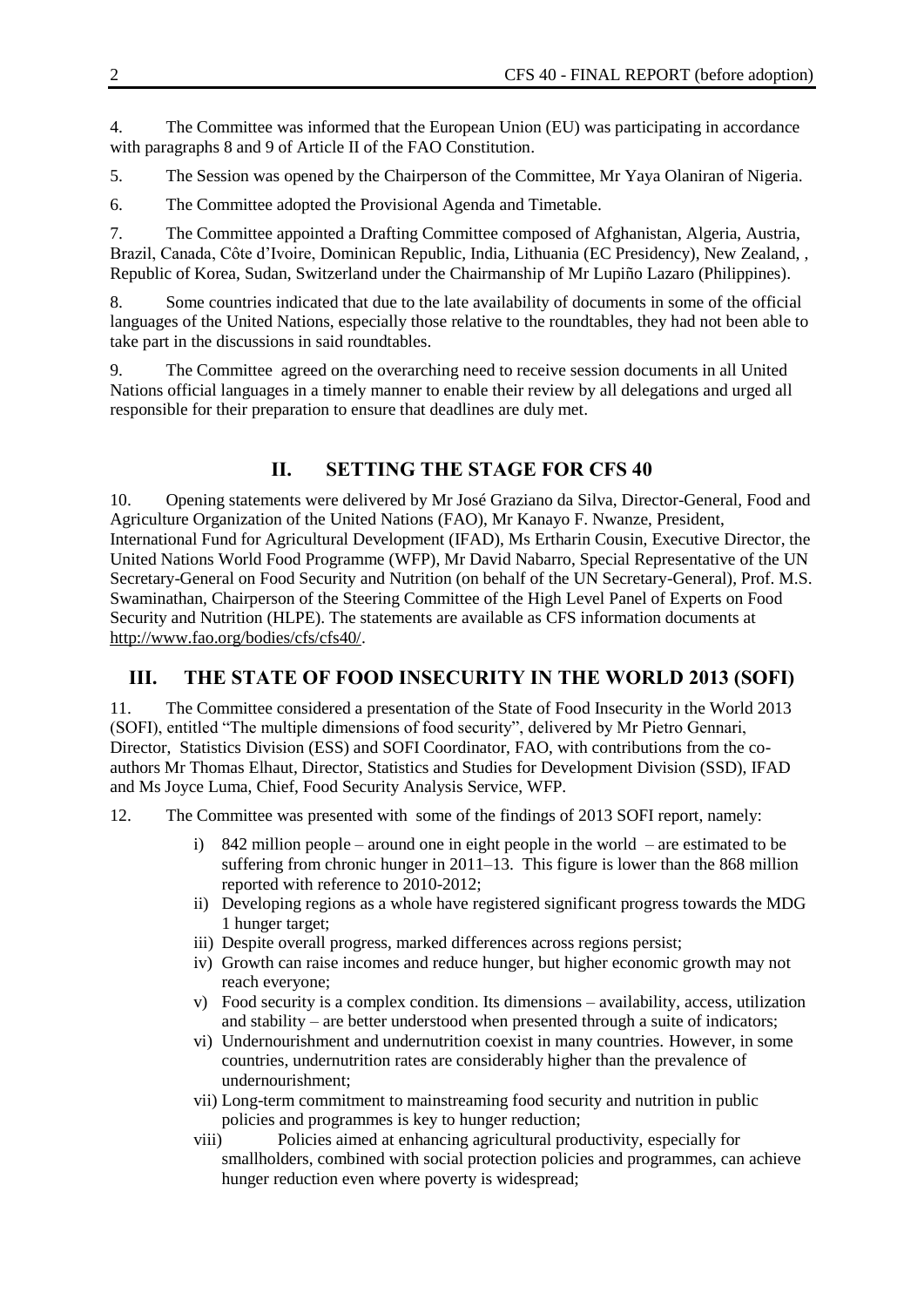ix) Remittances, which have globally become three times larger than official development assistance, have had significant impacts on poverty and food security.

# **IV. POLICY CONVERGENCE**

#### **A. ROUNDTABLE: BIOFUELS AND FOOD SECURITY**

13. Mr Mafizur Rahman (Bangladesh), Rapporteur for the Policy Roundtable on "Biofuels and Food Security" presented the topic and the proposed set of recommendations.

- 14. The Committee:
	- a) Welcomed the work of the High Level Panel of Experts (HLPE) on Biofuels and Food Security and the relevant report.
	- b) Recalled the outcomes of the Committee's deliberations on 'Food Price Volatility' in October 2011, in particular CFS 37 Final report paragraph 50 i).
	- c) Highlighted that energy and food security are linked and acknowledged the challenge of achieving both food security and energy security, considering the four dimensions of food security (availability, access, stability and utilization).
	- d) Took note of the various drivers of biofuel development including energy security, climate change mitigation, export markets development, and rural development.
	- e) Recognised that biofuel development encompasses both opportunities and risks in economic, social and environmental aspects, depending on context and practices.
	- f) Underscored that food security and the progressive realization of the right to adequate food in the context of national food security should be priority concerns for all the relevant stakeholders in biofuel development, which should not compromise food security, and should especially consider women and smallholders due to their high level of importance in achieving food security, while considering varied national contexts.
	- g) Acknowledged that:
		- i) The links between biofuels and food security are multiple and complex and can occur in different ways at different geographic levels (local, national, regional, global) and time scales. Therefore, their assessment should be multi-faceted and contextualised, and an integrated, evidence-based, gender-sensitive and environmentally-sound approach is required in biofuel policy-making and investments;
		- ii) Production and consumption of biofuels, amongst many other factors, influence international agricultural commodity prices. The interaction between biofuels, food prices and supply responses is dynamic and complex, and requires a distinction between short-term and long-term impacts;
		- iii) In some cases, current biofuel production creates competition between biofuel crops and food crops. Significant guidance exists and is further needed to ensure that biofuels policies are coherent with food security to minimize the risks and maximize the opportunities of biofuels in relation to food security. This includes, the CFS Global Strategic Framework for Food Security and Nutrition (GSF), the Voluntary Guidelines on Responsible Governance of Tenure of Land, Fisheries and Forests in the Context of National Food Security (VGGT), the Voluntary Guidelines for the Progressive Realization of the Right to Adequate Food in the Context of National Food Security (RtF), The Global Bioenergy Partnership (GBEP) Sustainability Indicators for Bioenergy and FAO Bioenergy and Food Security (BEFS) Approach.
	- h) Stressed the importance of concerted international and national actions to encourage that biofuel development and policies are in line with the objective to eradicate hunger, food insecurity and malnutrition, and contribute to sustainable rural development, including respecting legitimate land tenure rights, and poverty reduction, bearing in mind varied national contexts.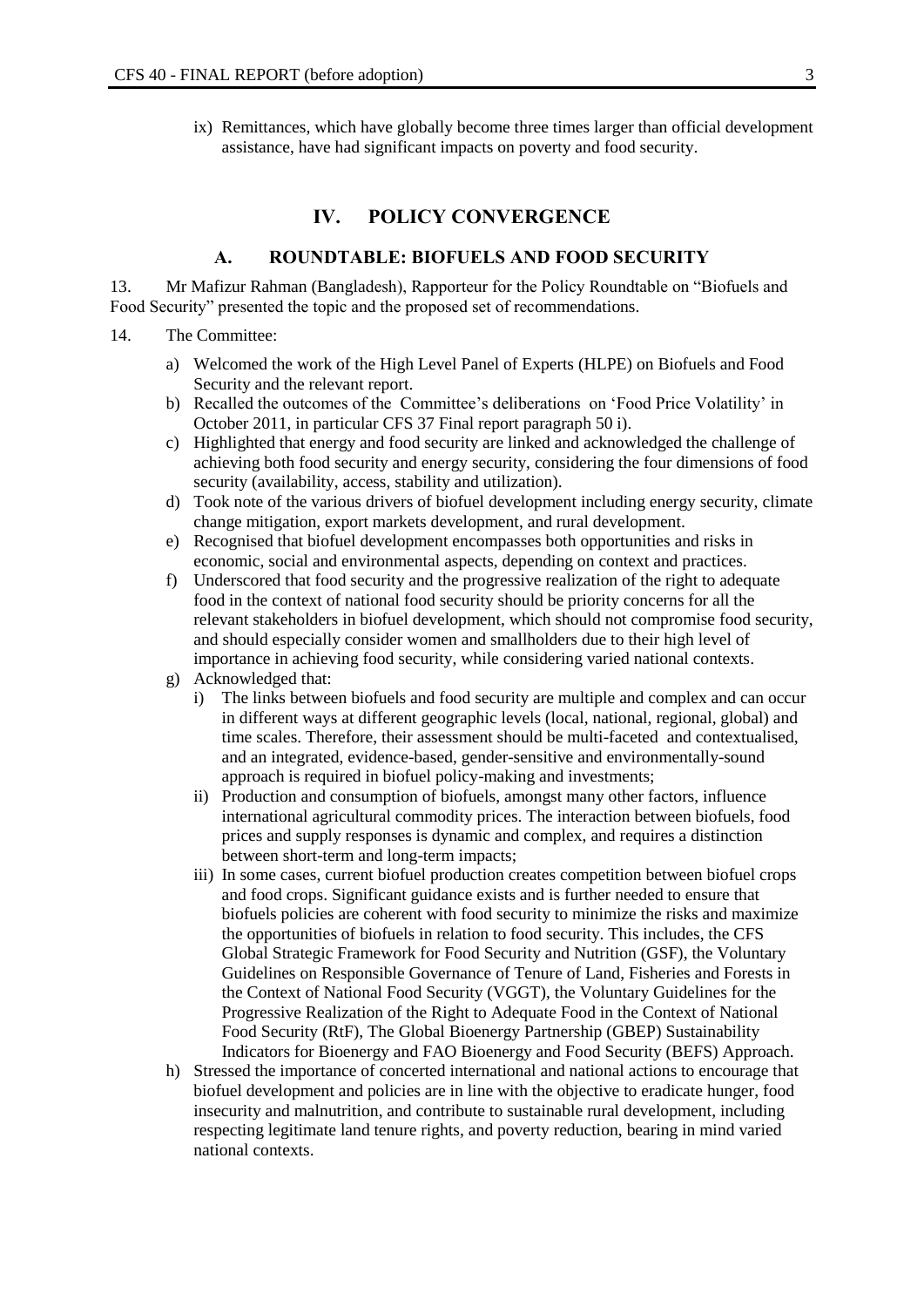15. Encouraged governments to seek coordination of their respective food security and energy security strategies, giving due consideration to the sustainable management of natural resources.

16. Recommended the following action points, their development and implementation, by the appropriate stakeholders.

#### *Actions towards enhanced policy coherence for food security and biofuels*

17. Governments, FAO, AMIS, GBEP, IFPRI and other international organizations are encouraged to regularly share with CFS the results of their work on biofuels-food security linkages.

18. Governments, FAO, and all other relevant stakeholders are encouraged to promote and facilitate exchange of information and cooperation on biofuels and food security links. This includes analysis, assessments and projections as well as providing transparent information on assumptions, methods, tools and gender-disaggregated data.

19. Governments and other stakeholders are encouraged to implement policies and investments for the production of biofuels and food in accordance with national development strategies and multilateral agreements applicable to food security. Special attention should also be given to the situation of vulnerable groups and small scale food producers.

20. Governments and other appropriate stakeholders are encouraged to review biofuels policies where applicable and if necessary - according to balanced science-based assessments of the opportunities and risks they may present for food security, and so that biofuels can be produced according to the three pillars of sustainable development.

21. FAO is invited to inform CFS of the progress made in building capacities in member states with respect to biofuel policies in coherence with food security and initiatives on biofuel policies at multiple levels. This would be based on existing works and material e.g. the GBEP sustainable bioenergy indicators, the FAO BEFS Approach; as well as the VG GT, which governments and all stakeholders are encouraged to promote, make use of and to support their implementation.

22. FAO, in collaboration with relevant stakeholders and in consultation with member states as appropriate, is invited to propose a programme of work aimed at strengthening the capacity of interested countries and operators to assess their situation with regards to biofuels, taking into account food security concerns at global, regional and national levels, legitimate land tenure rights, to manage the related risks and opportunities, and to monitor impacts. This could take advantage of the GBEP capacity building programme.

#### *Actions to promote Research and Development (R&D) on biofuels and food security*

23. Food security, smallholder and gender concerns should be integrated as appropriate in the design, monitoring and evaluation of R&D on biofuels. R&D is important in improving the efficiency of biofuels regarding both resources and processes, and in exploring new technologies including biofuels of the second and third generations. Research partners are encouraged to devise solutions adapted to the needs of all stakeholders, especially those in least-developed countries and of women and smallholders who are most in need of access to modern energy services.

24. International cooperation (including south-south cooperation), and public sector, and publicprivate partnerships have an important role to play in supporting these research topics. It is important to ensure that lessons learned from these partnerships are reflected in future cooperation.

25. R&D, as appropriate, should strengthen capabilities to adapt biofuel production and processing units so that they can modulate their supply chain between food, feed and energy.

#### *Actions with regard to linkages between energy and food security*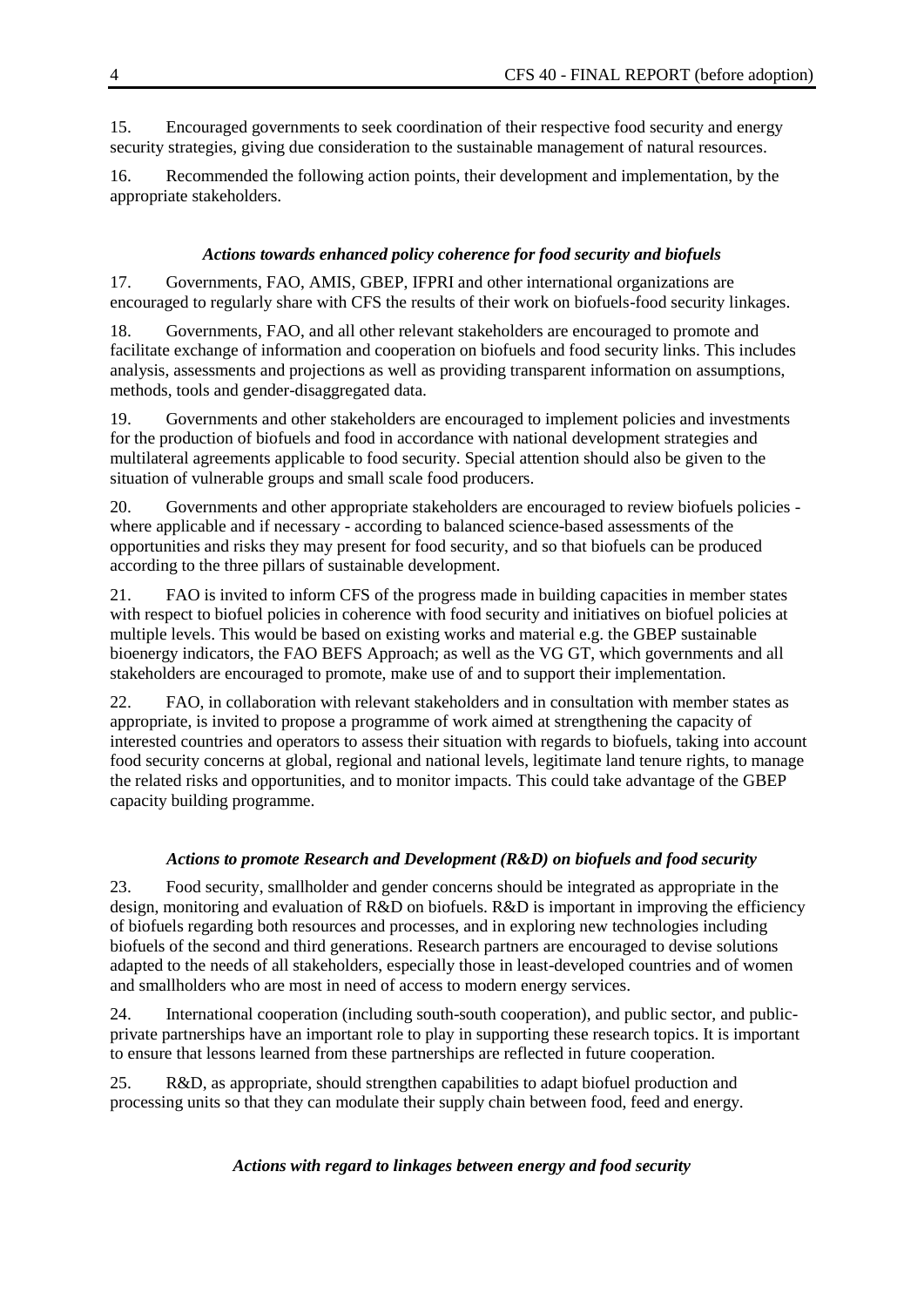26. Stakeholders are encouraged to support more energy and other resource use efficiency, increased use of sources of renewable energy and improved access to sustainable energy services, including among others in agri-food chains, according to each country"s specificities.

27. Governments and operators should support the participation of farmers, in particular smallholders and women, in food-energy security programmes (including on biofuel production and consumption), as appropriate on the basis of fair and equitable conditions.

28. CFS encouraged public and private sectors to support the integration of sustainable biofuel production into agricultural and forestry policies, according to each country"s specificities.

#### **B. INVESTING IN SMALLHOLDER AGRICULTURE FOR FOOD SECURITY AND NUTRITION**

29. Ms Florence Buchholzer (EU delegation), Rapporteur for the Policy Roundtable on "Investing in Smallholder Agriculture for Food Security and Nutrition" presented the topic and the proposed set of recommendations.

30. The Committee:

- a) Welcomed the work of the High Level Panel of Experts (HLPE) on "Investing in Smallholder Agriculture for Food Security " and the relevant report, and acknowledged its findings as an important contribution to the CFS recommendations.
- b) Recalled the report on the Committee's deliberations on 'How to increase food security and smallholder-sensitive investment in agriculture" during its 37 session in October 2011, particularly the acknowledgement that smallholder farmers, many of whom are women, play a central role for food security locally and worldwide. They are the main investors in their own agriculture. Smallholder agriculture contributes to a range of other benefits such as helping to maintain employment, reduce poverty, and enhance the sustainable management of natural resources.
- c) In order to address constraints on investment in smallholder agriculture in general, with special attention to those faced by women and youth, and thereby improve food security and nutrition, the CFS encouraged governments, together with smallholder organizations and other national and international stakeholders (civil society, local organisations, private sector, research institutions and international development partners), to:

#### *Enable national policies, governance and their evidence base:*

31. Build or further develop a country-owned vision for smallholder agriculture, in the context of broad-based national, and agricultural development, that positions smallholder agriculture firmly within integrated policies and strategies, that includes connecting smallholders to markets, that is articulated together with all national stakeholders, especially smallholder farmers, of whom women represent a majority in many countries, their organisations and their representatives, in the context of sustainable development and transparent rights-based processes and guidelines.

32. Guided by this vision and the Voluntary Guidelines on the Progressive Realization of the Right to Adequate Food in the Context of National Food Security, consider revisiting agricultural, urban and rural sector policies, strategies and budgets, with particular attention to enabling smallholder access - especially for women - to productive assets, local, national and regional markets, appropriate training, research, technology and farm support services.

33. Support the review, financing and implementation of smallholder inclusive, gender-sensitive, multi-sectoral, policies and strategies linked to sustainable agricultural development, with a particular supporting role by international development partners and especially IFAD, FAO and WFP, the World Bank, bilateral funding agencies and regional development banks.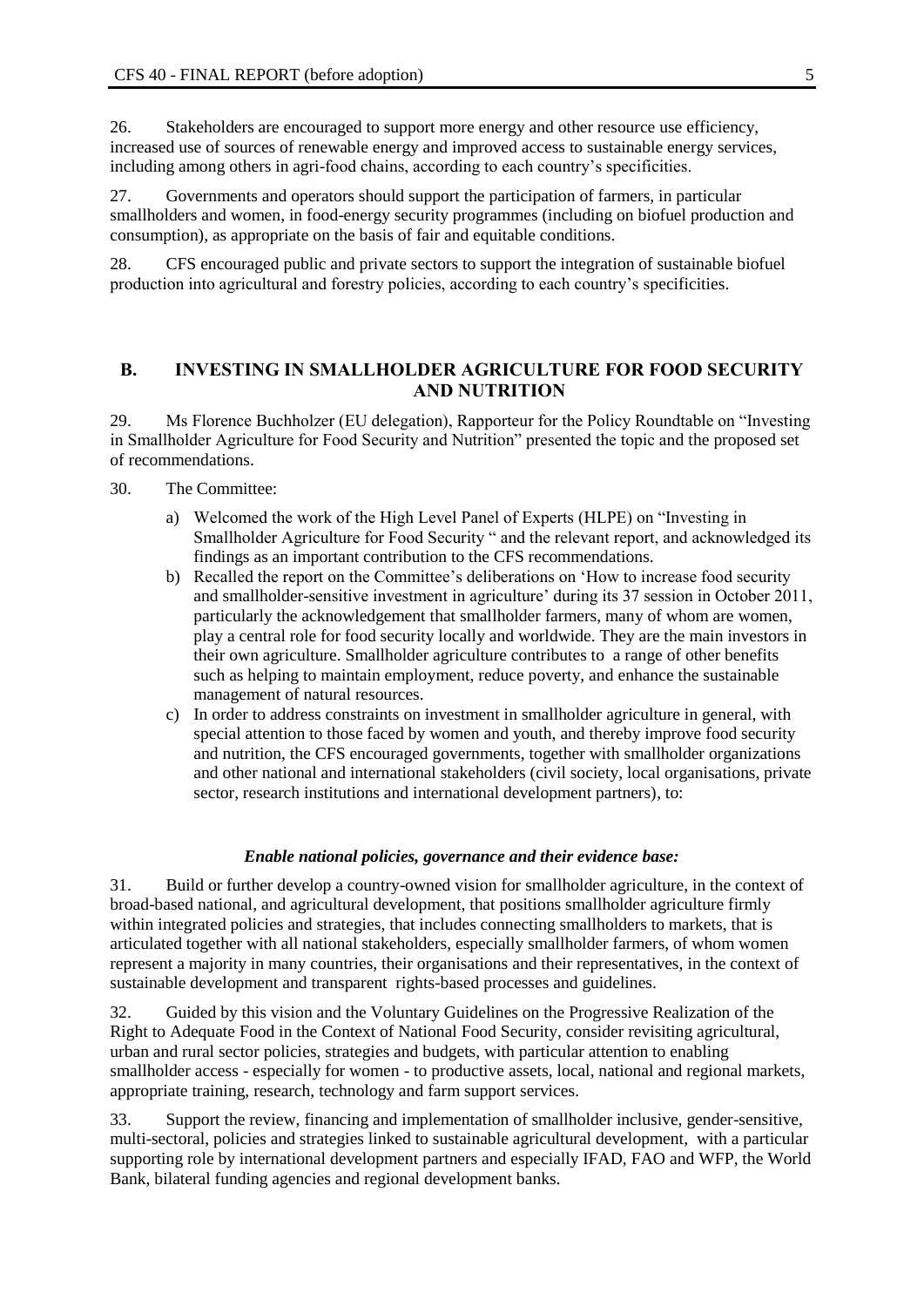34. Mainstream gender equality and women"s empowerment within the country-led vision and strategy for agricultural development. In addition, encourage gender specific support services in view of the critical role of women and to address the specific needs and constraints faced by both women and men smallholder farmers.

35. Address constraints to engaging young women and men in smallholder agriculture, as well as in related non-farm rural sectors, through targeted policy interventions. These include strengthening and ensuring equal access to education and training systems.

36. Explore geographically inclusive territorial development as an approach to effectively coordinate cross-sectoral public and private investments, in particular in smallholder agriculture as well as in the non-farm economy.

37. Improve governance for agriculture and rural development through a coordinated multisectoral approach, with particular focus on smallholder agriculture, ensuring adequate participation of all relevant organisations, especially those representing smallholder farmers. This involves developing context-specific solutions for smallholder-sensitive public and private investments. Consider experiences such as the Comprehensive African Agricultural Development Programme (CAADP), the Global Agriculture and Food Security Programme (GAFSP) and others.

38. Build inclusive participatory processes that engage smallholders, women, youth, private sector, and other relevant organizations. Promote legal recognition and respect of the rights of smallholder farmers - including the right to organize democratically and to have voice in policy debates, with gender- and age-balanced representation - and the need for farmers" organizations to be strengthened to achieve this.

39. Improve information management (the collection, transparency, communication and access to data, including sex-disaggregated data). Step-up evidence-based analyses to document the state of smallholder agriculture; its diverse typologies, its incentives and constraints, its evolution and its contributions to various outcomes in particular to food security and nutrition.

# *Promote access to assets, public goods, social services, research and extension and technology*

## *Access to assets*

40. Note farmers' and breeders' contribution to conserving and developing plant genetic resources for food and agriculture. Promote smallholders'- particularly women farmers'- ability to access, breed, produce, conserve, purchase, exchange, sell and use the seeds they need, including local, indigenous and modern varieties. Strengthen information and knowledge sharing related to practical on-farm implementation and foster local innovation. Support *in situ* and *ex situ* conservation and development of agricultural biodiversity by smallholders together with research and extension systems, in line with sustainable agricultural development and good practices, including through agro-ecological approaches and sustainable intensification. All the above-mentioned measures of this paragraph have to be in accordance with applicable national and international law.

41. Strongly promote responsible governance of land and natural resources with emphasis on securing access and tenure for smallholders, particularly women, in accordance with the Voluntary Guidelines on Responsible Governance of Tenure of Land, Fisheries and Forests in the Context of National Food Security as well as other country-led measures with similar objectives. Solutions need to be country and context specific and consistent with existing obligations under national and international law. A related need is to strengthen local institutions dealing with regulation of such access and use of natural resources, particularly by smallholders and women.

## *Access to public goods, social services, research, extension and technology*

42. Prioritize public investment and encourage private investment, specifically in support of smallholders' own investments, in, among others; water management, sustainable management of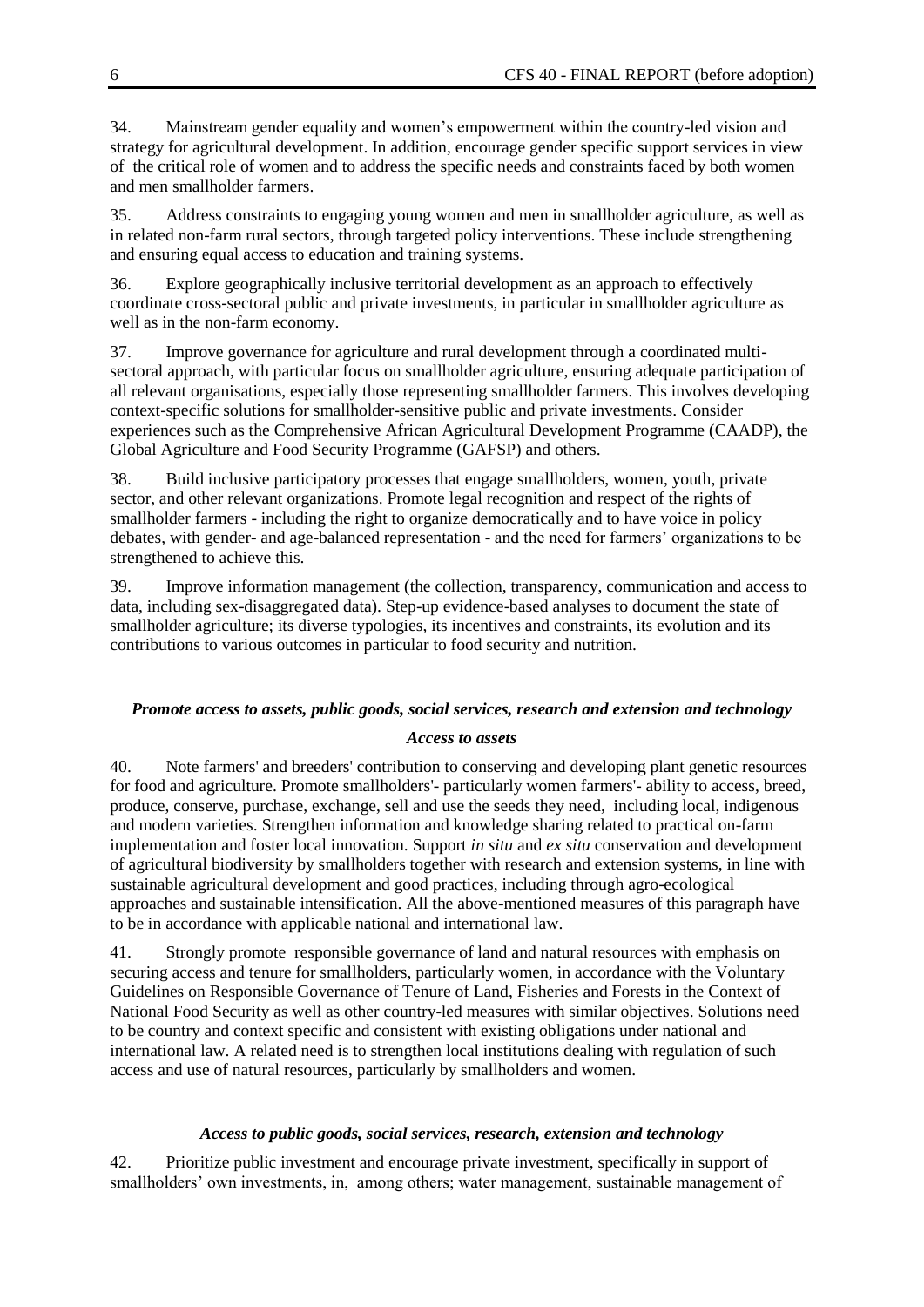genetic resources for food and agriculture, soil conservation, forests, transport and infrastructure such as feeder roads, energy, post-harvest handling infrastructure, rural electrification and telecommunication grids.

43. Provide gender-sensitive public investment, and encourage private investments, in health-care, child care, nutrition, education and capacity development, social protection, water and sanitation, to enhance food security and nutrition, and reduce smallholder poverty.

44. Strengthen participatory research, extension and farming service systems, particularly those that respond to the specific needs of smallholders and women farmers, to increase their productivity, diversify their production, and enhance its nutritional value and build their resilience, including with respect to climate change, according to the tenets of sustainable development. The approach is ideally that of combining farmers" and indigenous people"s traditional knowledge with the findings of scientific research, as appropriate.

45. Promote access to available technologies that help improve the quality of smallholders' production. Take into consideration the specific constraints of smallholders in relation to sanitary and phyto-sanitary regulations and enable their access to the programs and supplies needed for compliance.

#### *Enable investment, access to markets, productive services and resources*

46. *Promote investment of and for smallholders***.** Improve policies, markets and institutions to foster economic opportunities for smallholders. Mitigate excessive price volatility and nontransferable smallholder risks using public policy instruments in accordance with international commitments. Develop and/or improve value chains and enable smallholders to be full participants in the value chains of their choice. Ensure legal and fair business practices amongst all parties and increase the negotiating capacity of smallholders. This calls for continued development of policy measures and technical guidelines and tools, including for contract farming and public–private partnerships, in consultation with smallholder organisations, the expertise of relevant UN organizations and other centres of expertise.

47. *Access to markets***.** Support, in accordance with international commitments, the development of, and access to, markets, distribution and marketing systems and mechanisms that are remunerative for smallholders and rural economies. Recognise the importance of non-monetary exchanges of products and services, the importance of local food systems for smallholders including their potential for supplying school and institutional feeding programmes. Create appropriate linkages and engage smallholder farmers, men and women, along value-chains, especially in local, national and regional markets. Enable and stimulate cooperation between smallholders, for instance, via cooperatives or other approaches for market organisation that benefit smallholders in accordance with international commitments.

48. *Financial services*. Improve regulatory conditions and financial infrastructure to strengthen smallholder access to a full range of financial services adapted to their needs, with attention to the particular challenges faced by women and youth in this regard. Relevant financial services include safe deposits, monetary transactions and remittances, mobile financial services, sustainable micro, short and long-term credit, public insurance schemes (including indexed insurance), commodity exchange and warehouse receipt systems. Reduce financial risks, lower transaction costs and facilitate long-term investments, – such as for field operations equipment, food processing and other valueadding activities on smallholder farms. As appropriate, relax liquidity constraints on working capital expenditures (e.g. fertilizers, seeds) as well as on medium- and long-term investments while avoid worsening smallholder farmers' debt burden. Support such measures by appropriately designed, welltargeted fiscal measures. All the above mentioned measures of this paragraph should be implemented in accordance with international commitments.

49. *Investing beyond the farm.* Promote public investment and encourage private investment to develop a decentralised, rural, non-farm economy to support smallholders' access to alternative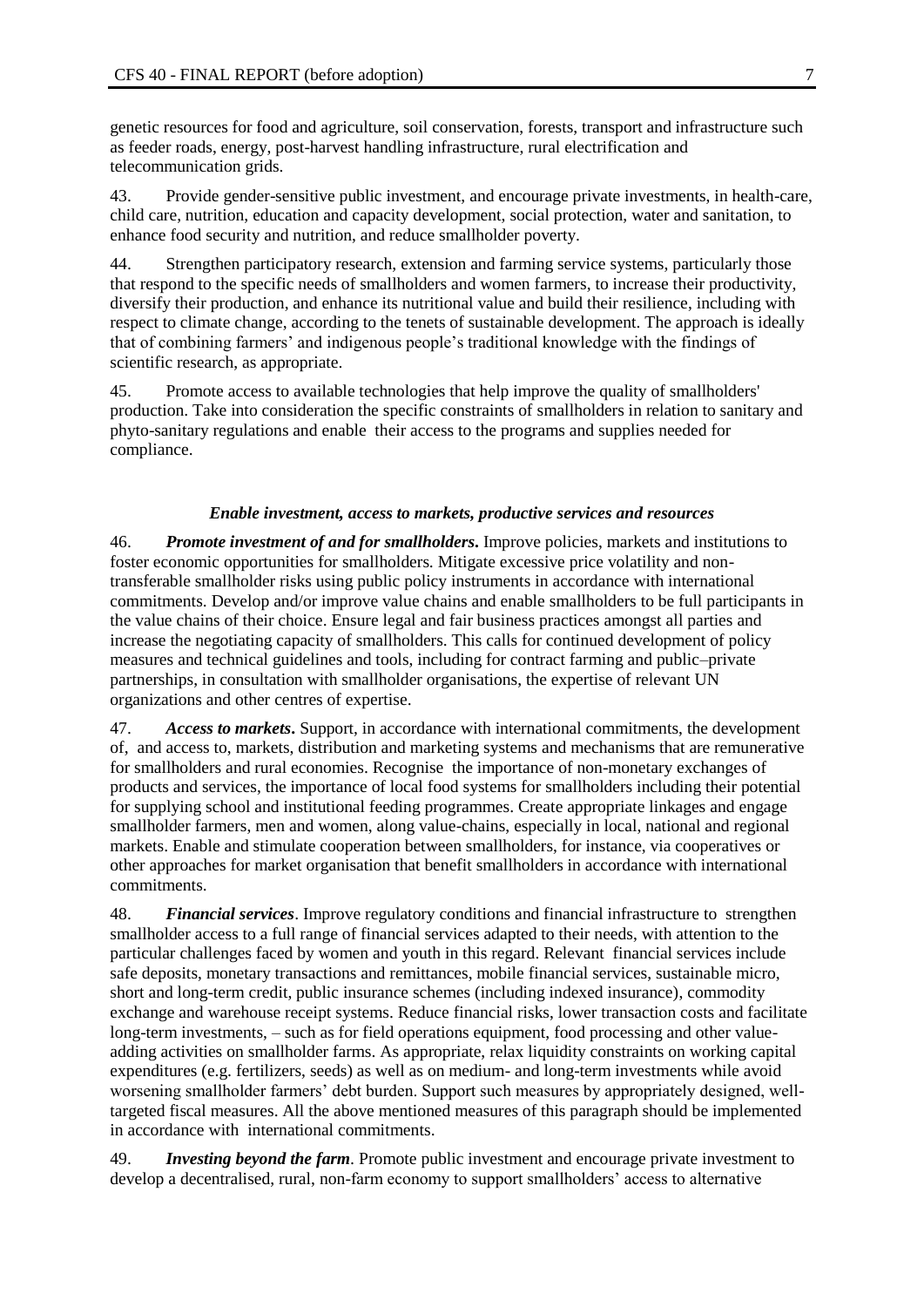sources of income, thereby further consolidating the farming economy and contributing to improved food security and nutrition. This encompasses investment in capacity building and entrepreneurship development, where appropriate and particularly targeting young women and men, for employment in a modernized agriculture as well as in other related activities and labour markets. It also requires promoting investment for new business development.

#### *Furthermore the Committee:*

50. Encouraged stakeholders to share their experiences in using these recommendations in their national context at the High Level Forum on "Connecting Smallholders to Market", planned in the MYPOW for 2015. In general, encouraged promoting international cooperation and sharing of experience in smallholder development across the world, with strong engagement and leadership of smallholder organizations.

51. Invited its members and stakeholders to disseminate the findings of the HLPE Report and the present recommendations to relevant fora and processes such as: the implementation of the Voluntary Guidelines on Responsible Governance of Tenure of Land, Fisheries and Forests in the Context of National Food Security and the principles for responsible agricultural investments (rai); the 2014 International Year of Family Farming, the Right-to-Food plus 10, the post-2015 agenda.

# **V. CFS WORKSTREAMS**

## **A. PRINCIPLES FOR RESPONSIBLE AGRICULTURAL INVESTMENTS (rai)**

52. Ms Christina Blank (Switzerland), Chair of the Open-Ended Working Group (OEWG)on responsible agricultural investments, introduced document CFS 2013/40/6 "Update on the Consultative Process to Develop Principles for responsible agricultural investments in the Context of Food Security and Nutrition".

53. The Committee took note of the update provided in document CFS/2013/40/6 and endorses the proposed schedule for the way forward as outlined in paragraph 6.

#### **B. ADDRESSING FOOD INSECURITY IN PROTRACTED CRISES SITUATIONS**

54. Ms Josephine Wangari Gaita (Kenya), Co-chair of the Open-Ended Working Group (OEWG) on Addressing Food Insecurity in Protracted Crises introduced document CFS 2013/40/7 "Update on the Consultative Process to Develop an Agenda for Action for Addressing Food Insecurity in Protracted Crises Situations".

55. The Committee:

- a) expressed satisfaction with the progress made to date in the elaboration of an Agenda for Action for Addressing Food Insecurity in Protracted Crises;
- b) appreciated the on-going efforts in addressing the three immediate actions identified as priority areas of work supporting the development of an Agenda for Action;
- c) took note of the update provided in document CFS/2013/40/7 and endorsed the schedule proposed for the way forward outlined in paragraph 15.

## **C. GLOBAL STRATEGIC FRAMEWORK FOR FOOD SECURITY AND NUTRITION**

56. The Chair of the Open-Ended Working Group (OEWG) on the Global Strategic Framework for Food Security and Nutrition (GSF), Ms Candice Sakamoto Vianna (Brazil), introduced the documents CFS 2013/40/5 "Process for Updating the Global Strategic Framework for Food Security and Nutrition (GSF)" and CFS 2013/40/5 Add.1. "Global Strategic Framework for Food Security and Nutrition (GSF) – Second Version 2013"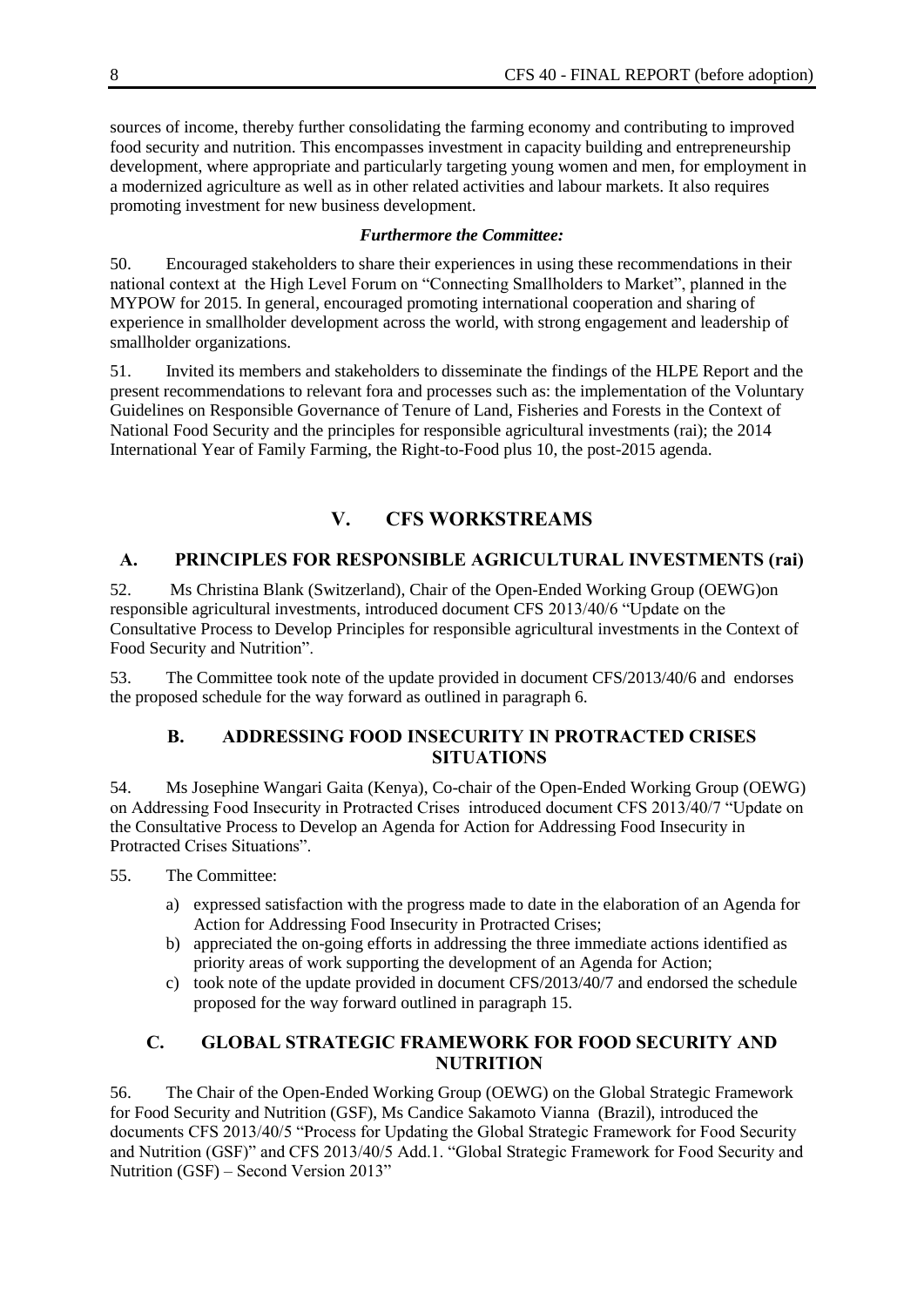57. The Committee reiterated that the main added value of the GSF is to provide an overarching framework to improve policy convergence and coordination and guide synchronized action by a wide range of stakeholders with practical guidance and core recommendations on food security and nutrition issues.

- 58. The Committee:
	- a) endorsed the process for updating the GSF as outlined in document CFS 2013/40/5 Rev.1;
	- b) endorsed the Second Version of the GSF (2013) that includes the policy recommendations for Social Protection for Food Security and Nutrition and Food Security and Climate Change that were endorsed at CFS 39 in 2012 and encouraged all stakeholders to promote and make use of the Second Version of the GSF (2013) acknowledging its voluntary nature;
	- c) agreed that the statistical figures included in Section 1 of the GSF should be updated annually to be in line with those of the SOFI reports.

## **D. RULES OF PROCEDURE**

59. The Chair of the Working Group on CFS Rules of Procedure, Mr Guo Handi (China) introduced the document CFS 2013/40/10.

60. The Committee expressed its appreciation for the work of the Working Group on CFS Rules of Procedure;

- 61. The Committee:
	- a) endorsed the terms of reference, revised qualifications and selection procedure for the new CFS Secretary;
	- b) endorsed the modalities and requirements for inclusion in the CFS Secretariat, through secondment of staff of other UN entities directly concerned with food security and nutrition;
	- c) requested FAO, IFAD and WFP to proceed with the process of recruitment of the CFS Secretary as soon as possible.

62. The terms of reference, revised qualifications and selection procedure for the new CFS Secretary and the modalities for inclusion in the CFS Secretariat of other UN entities directly concerned with food security and nutrition are found in Annex (XXX).

- 63. The Committee:
	- a) endorsed the proposed amendment to Rule XXXIII of the General Rules of the Organization (GRO) and requested that the FAO Council, forward these to the Thirty-Ninth Session of the Conference (Rome, 6-13 June 2015) for approval;
	- b) rejected the proposed amendment to Rule IV (Advisory Group) of the CFS Rules of Procedure. The results of the vote were: 21 votes for, 47 against, and 6 abstentions.
- 64. The Committee:
	- a) mandated the Bureau to consider which of the selection criteria for the appointment of Members of the HLPE Steering Committee mentioned in paragraph 43 of the CFS Reform Document and paragraph 10 of the Rules and Procedure of the Work of the HLPE3, should be included in Rule V of the CFS Rules of Procedure4 with a view to submitting a proposal to the Committee during its Plenary Session in October 2014;

<sup>&</sup>lt;sup>3</sup> [http://www.fao.org/fileadmin/user\\_upload/hlpe/hlpe\\_documents/HLPE\\_-\\_Rules\\_and\\_procedures.pdf](http://www.fao.org/fileadmin/user_upload/hlpe/hlpe_documents/HLPE_-_Rules_and_procedures.pdf)

 $^{4}$  CFS 2013/40/Inf.15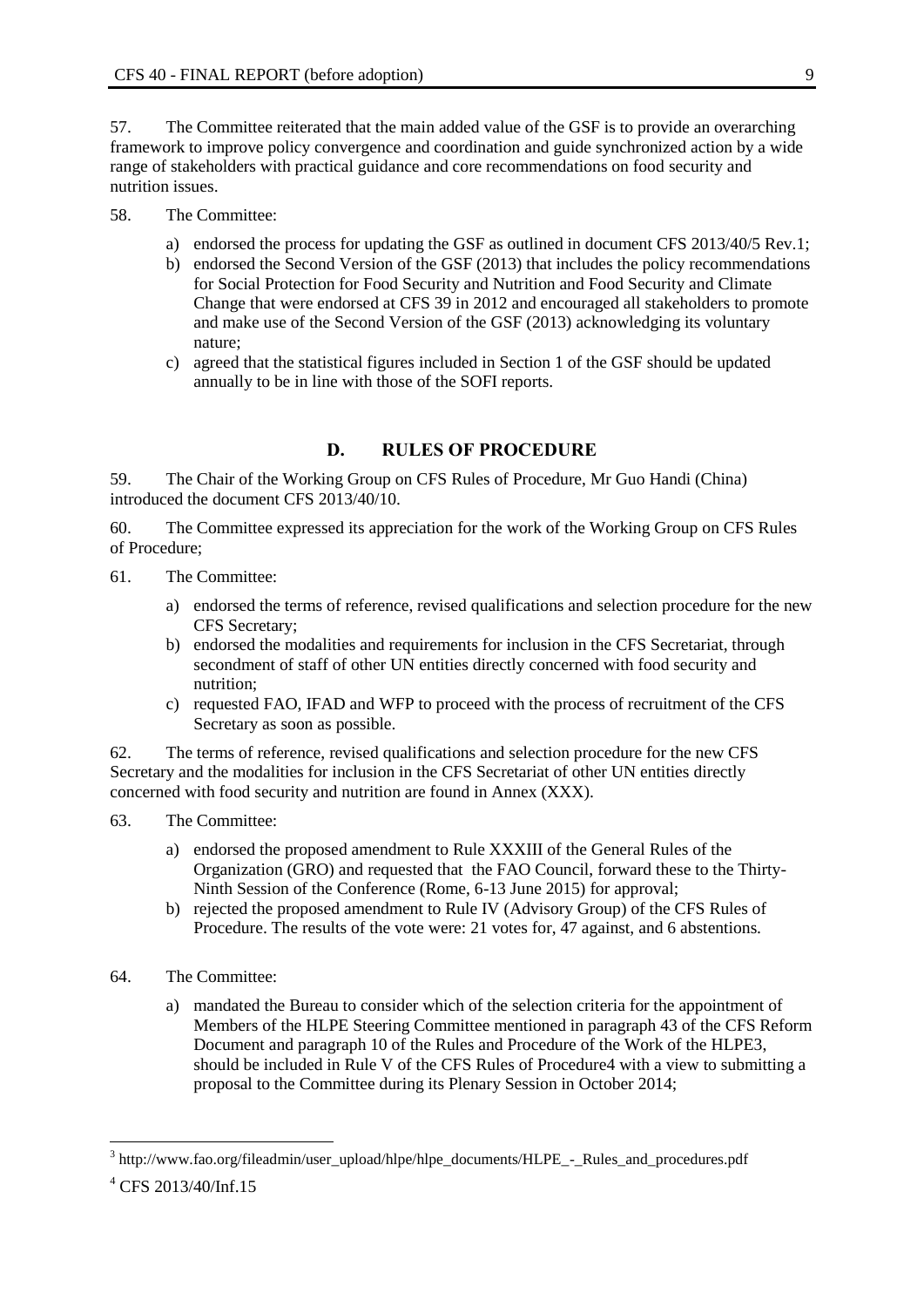- b) b) mandated the Bureau in consultation with the Advisory Group to urgently analyze the role of the Advisory Group, its composition, categories and the selection process for each category in order to strengthen its contribution. The Bureau will submit a proposal to the Committee during its Plenary Session in October 2014;
- c) mandated the Bureau to further clarify the CFS Reform Document regarding the distinction between CFS Participants and Observers with a view to submitting a proposal to the Committee at its next Plenary Session in October 2014.

# **E. A FRAMEWORK FOR MONITORING CFS DECISIONS**

65. The Chair of the Open-Ended Working Group (OEWG) on Monitoring, Ambassador Mary Mubi (Zimbabwe) introduced the document CFS 2013/40/8 "A Framework for Monitoring CFS Decisions"

- 66. The Committee:
	- a) expressed its appreciation for the work of the OEWG on Monitoring;
	- b) acknowledged document CFS 2013/40/8 as good progress towards a CFS framework for monitoring CFS decisions and recommendations and an important reference for the ongoing work of the group. In particular the Committee;
	- c) underlined the important role of the Committee as a platform for stakeholders to regularly share experiences and practices on monitoring work in strategic areas at all levels (global, regional, national);
	- d) recognised the importance of CFS monitoring process for improving the CFS effectiveness;
	- e) endorsed the proposal for a plan of action to disseminate the CFS decisions in the context of the CFS Communication Strategy;
	- f) endorsed the proposal to focus the CFS monitoring on the Committee's major, strategic and catalytic products;
	- g) endorsed the conduct of periodic assessments of the CFS effectiveness in improving policy frameworks especially at country level and in promoting participation of and coherence among stakeholders on food security and nutrition. Specifically, it recommended carrying out a baseline survey to assess the current situation as the base of assessing progress;
	- h) highlighted the need that CFS monitoring mechanisms should build on existing mechanisms at global, regional and national level;
	- i) requested/recommended that the OEWG on Monitoring continue its work in 2014 and report back to CFS at its 41<sup>st</sup> Session, subject to available resources;
	- underlined the need to use monitoring and evaluation to improve the work of CFS and the formulation of future CFS recommendations bearing in mind that they should be simple, precise, concise, actionable, and time-bound.

## **F. PROGRAMME OF WORK ANDPRIORITIES AND EMERGING ISSUES**

67. The Committee considered document CFS 2013/40/9 Rev.1 "CFS Multi-Year Programme of Work (MYPoW) 2014-2015" as presented by Ms Christine Ton Nu (France), Chair of the Open-Ended Working Group (OEWG) on Programme of Work and Priorities.

- 68. The Committee:
	- a) expressed its appreciation for the work of the OEWG and recommended that it continues its work to further prioritize and streamline its programme of work and to implement the proposed process for selection and prioritization of CFS activities in the 2014-2015 biennium;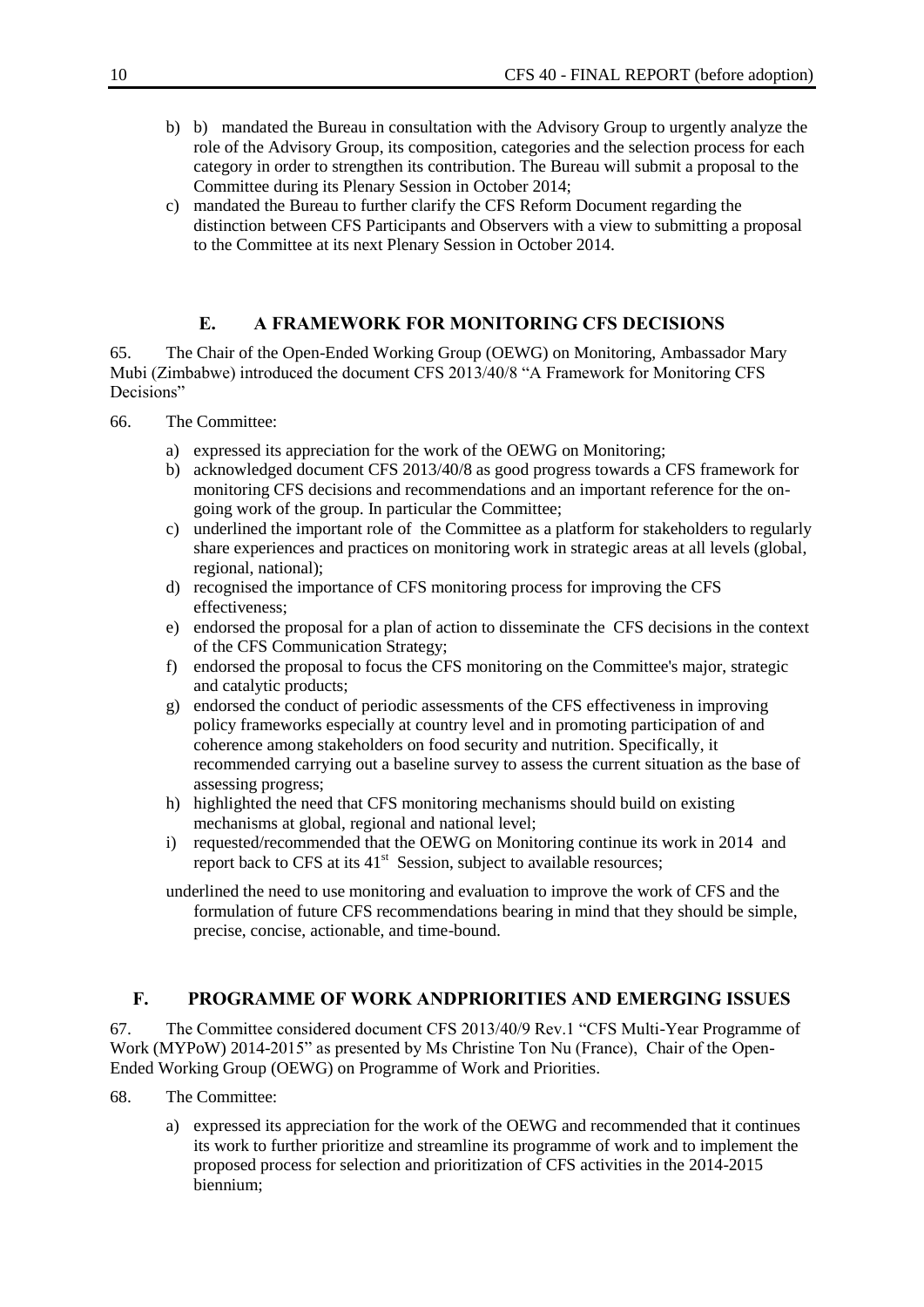- b) adopted the CFS MYPoW for 2014-2015, including the proposed HLPE report themes, major and other workstreams;
- c) adopted the revised Guidance note for selection and prioritization of CFS activities (annexed to the MYPoW);
- d) noted that the proposed CFS activities that have not been retained in the 2014-15 MYPoW will be included as part of the background, to be considered along with other inputs in the future process of selection and prioritization.

# **G. COMMUNICATION STRATEGY FOR THE COMMITTEE ON WORLD FOOD SECURITY**

69. The Committee considered document CFS 2013/40/4 "Communication Strategy for the Committee on World Food Security" presented by Ms Cordelia Salter (CFS Secretariat). The Committee:

- a) acknowledged that awareness raising and outreach should be an integral part of the development and roll out of all the Committee's work;
- b) noted that effective communication is an important component for achieving CFS objectives as awareness regarding CFS and its outputs is a precondition for their voluntary adoption and application taking into account context specificities;
- c) endorsed the elements of the strategy as presented and recommended and urged that an implementation plan including the budget be worked out by the Secretariat in close collaboration with the Bureau and the Advisory Group;
- d) noted that communication should be an intrinsic part of all CFS workstreams.

# **VI. COORDINATION AND LINKAGES WITH CFS**

70. The objective of this agenda item was to strengthen linkages and encourage a two way dialogue between CFS and other food security and nutrition stakeholders at the global, regional and national levels.

- 71. This is in line with the three roles of CFS:
	- Co-ordination at global level
	- Policy convergence
	- Support and advice to countries and regions (CFS Reform Document, 2009)
- 72. The overall theme of the session was:

*"Multi-stakeholder Models that Promote Food Security, Nutrition and Sustainable Agriculture: Towards the Post-2015 Development Agenda."*

73. CFS encourages the inclusion of all relevant stakeholders in food security and nutrition fora at the global, regional and national levels. The Committee also stresses the importance of multistakeholder processes for achieving sustainable agriculture and good nutrition. The experiences, best practices and lessons learned that will be showcased in this session are relevant to the implementation of the Post-2015 Development Agenda.

74. The session showcased experiences relevant to CFS engagement in the Post-2015 Development Agenda process, regional initiatives on food and nutrition security and the institutional arrangements to promote national multi-stakeholders efforts on food security and nutrition.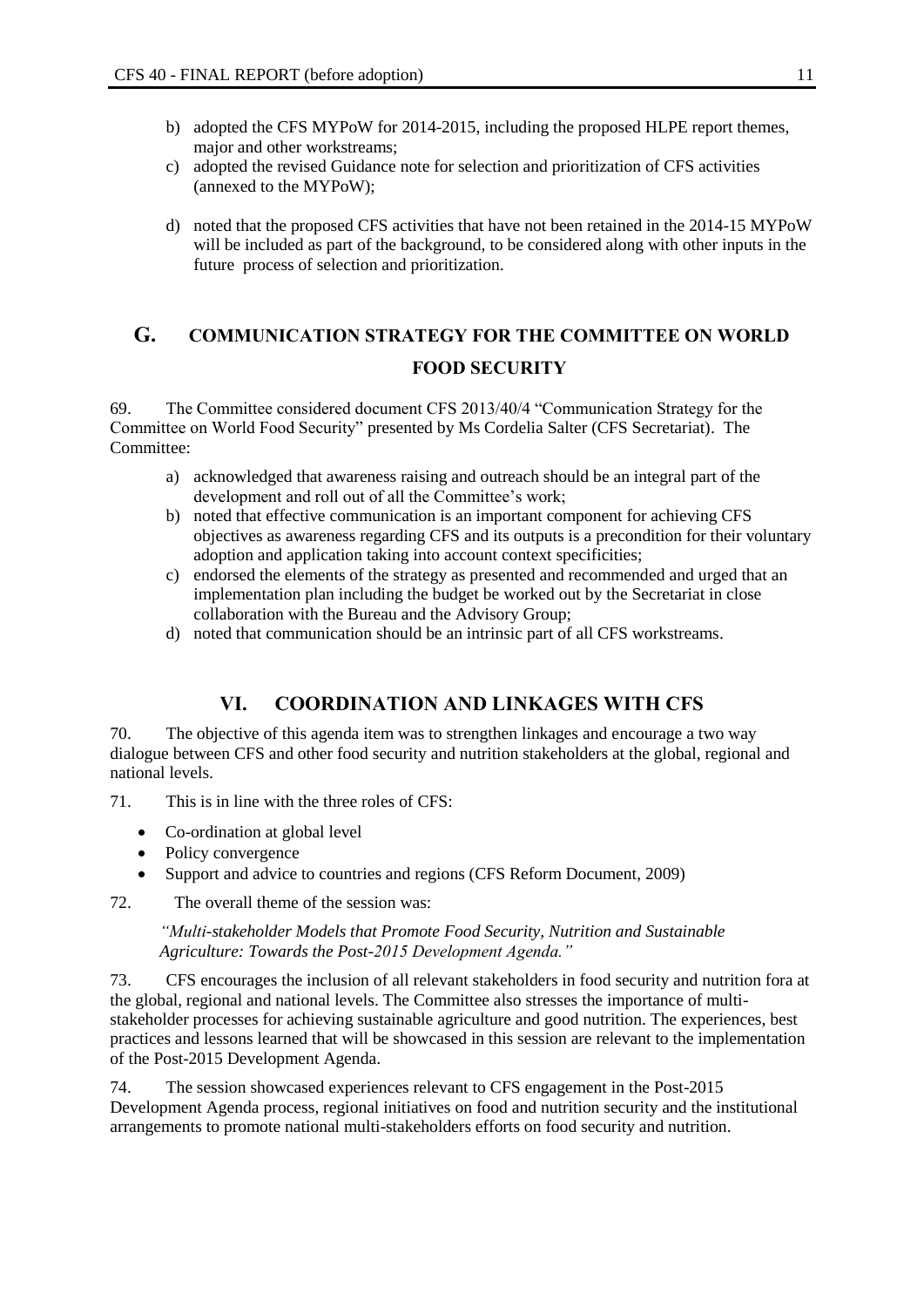75. David Nabarro, Special Representative of the UN Secretary-General for Food Security and Nutrition, was the Facilitator for the three panel discussions. The Committee welcomed the participation of the panellists in this session.

# **Global and regional initiatives and linkages with CFS**

#### *Global initiatives: Post-2015 Development Agenda*

# *Panellists:*

- Ambassador Macharia Kamau, Ambassador and Permanent Representative of the Republic of Kenya to the United Nations in New York and Co-Chair of the Open Working Group on the Sustainable Development Goals
- Ambassador Néstor Osorio, Ambassador and Permanent Representative of Colombia to the United Nations in New York and President of the Economic and Social Council (ECOSOC)
- Louise Kantrow, Permanent Representative to the UN for the International Chamber of Commerce
- Flavio Valente, Secretary General of FIAN International (FoodFirst Information and Action Network) – a member of the Civil Society Mechanism

# **Regional Initiatives: G8 Alliance for food security and nutrition in the context of CAADP**

## *Panellists:*

- Tony Burdon, Head of the Growth and Resilience Department in the UK Department for International Development (DFID)
- Ambassador Yaya Olaniran, Ambassador and Permanent Representative of Nigeria to the Rome-based UN agencies and CFS Chair
- Ruth Rawling, Vice-President for Europe, the Middle East, and Africa for Cargill
- Mamadou Cissokho, Honorable President of the network of Peasant organizations and Producers in West Africa (ROPPA)

## **Country experiences and lessons learned**

# *Panellists:*

- **Brazil – The National Council of Food and Nutrition Security (CONSEA**) Maria Emilia Pacheco, President, CONSEA, Brazil
- **Thailand: nutrition impact of agriculture and food systems** Kraisid Tontisirin, Professor, Senior Advisor of the Institute of Nutrition, Mahidol University (INMU), Thailand
- 76. The following views emerged from the discussions:
	- a) The world has changed since 2000 future plans and actions for development should be more universal, inclusive and transformative with increasing emphasis on governance, inter-linkages, transparency and accountability.
	- b) Sustainable agriculture, food security and nutrition are crucial to several agendas such as, poverty alleviation, gender empowerment, youth employment, climate change, energy use, and water management. CFS, as a multi-stakeholder forum where all actors have a space and an opportunity to exchange views, has much to contribute to tackle challenging and controversial issues on food security and nutrition in an open and participatory manner.
	- c) CFS was encouraged to actively engage in the post-2015 development agenda process, bringing the unique experience of both its multiple- stakeholders and multi stakeholder platform to the debate; and to support the inclusion of a goal reflecting food security and nutrition issues among the sustainable development goals.
	- d) All stakeholders were encouraged to do their part to ensure that the CFS vision of … a world free from hunger where countries implement the voluntary guidelines for the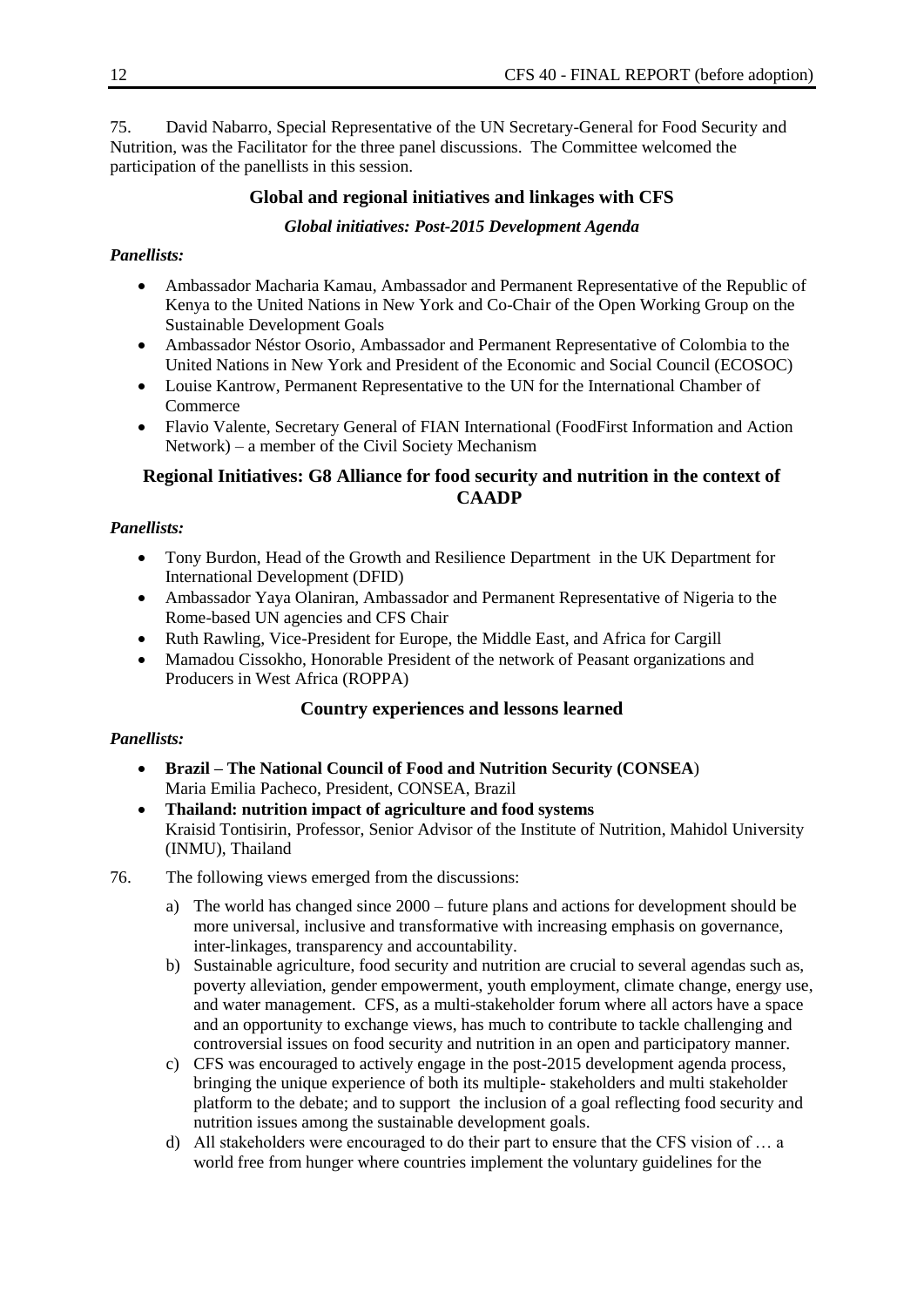progressive realization of the right to adequate food in the context of national food security…is adequately reflected in the Post-2015 Development Agenda.

- e) Development dialogue at regional and national level should feed into the post-2015 development agenda.
- f) Effort is needed to enable greater convergence of different initiatives on food security and nutrition so that they build on and align with regional and country-led efforts.
- g) The CFS Bureau and the Advisory Group were encouraged to together explore ways for the CFS to continue the dialogue in the inter-sessional period on specific views expressed during this session.

## **VII. OTHER MATTERS**

#### **A. Election of CFS Chair and Bureau**

77. The Committee elected by acclamation Ambassador Gerda Verburg, Permanent Representative of the Kingdom of Netherlands, as the Chair of CFS.

78. The Committee elected by acclamation the following representatives as members and alternate members of the incoming CFS Bureau:

- Members: Afghanistan, Argentina, Australia, Brazil, Congo, France, , Pakistan, Philippines, Sudan, Switzerland, Uganda, United States of America
- Alternates: Algeria, Armenia, Canada, China, Côte d"Ivoire, Ecuador, Indonesia, Italy, Jordan, Mexico, Oman, New Zealand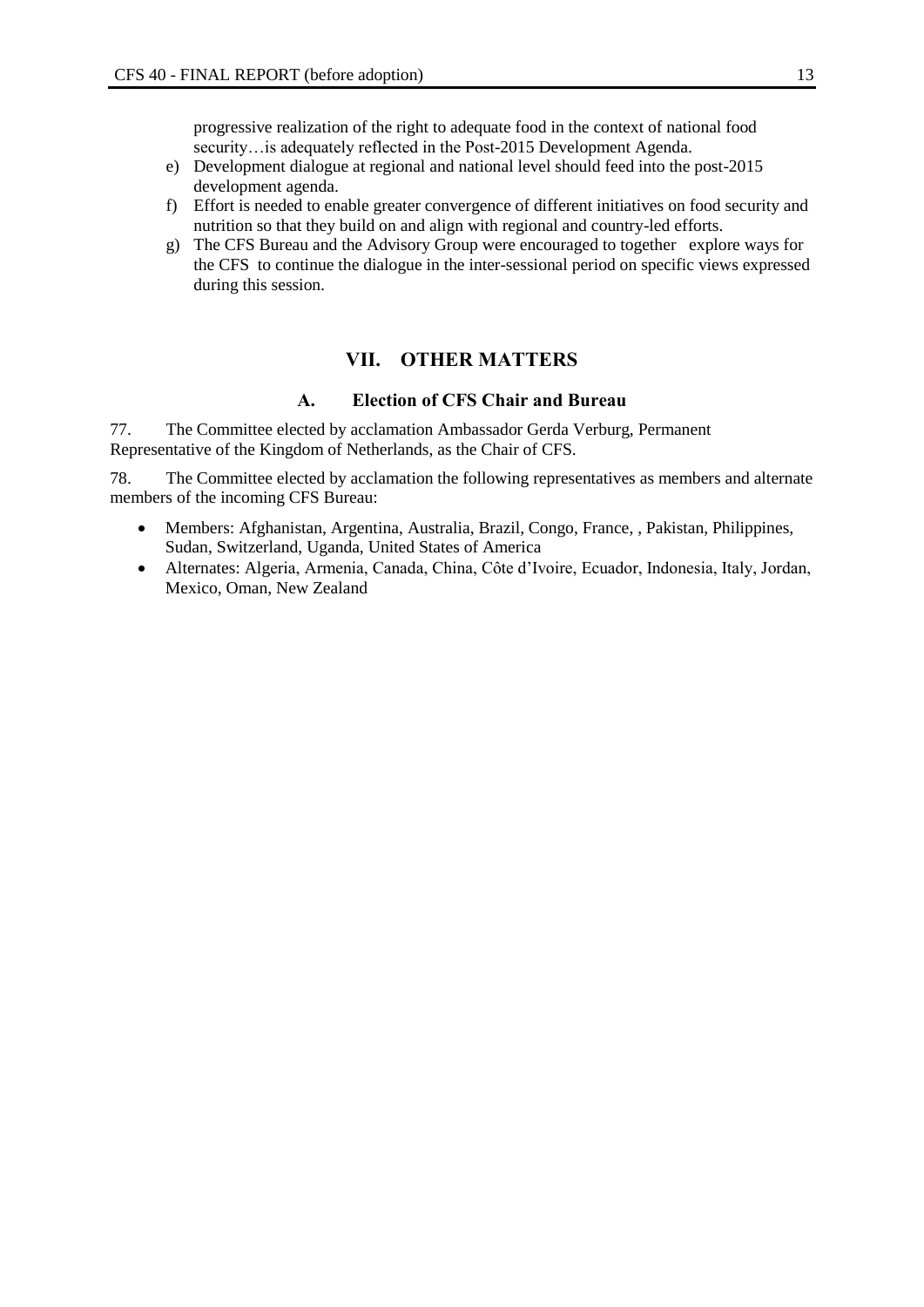# **ANNEX (XXX)**

#### **Extracts from document CFS 2013/40/10/Rev.1 "Proposed amendments to the CFS Rules of Procedure and to Rule XXXIII of the General Rules of the Organization and Outcomes of the Work of the CFS Rules of Procedure Working Group"**

#### **The CFS Secretary and the inclusion of other UN entities in the CFS Secretariat**

#### *1. Selection procedure, including required qualifications and terms of reference*

The Bureau, at its meeting on 6 August 2013, reviewed and endorsed the following proposals with a view to present them for endorsement by the Committee at its 40th Session:

#### **a. Terms of Reference for a D1-level CFS Secretary**

- Under the overall supervision of the CFS Chair and in close collaboration with the Bureau and the Advisory Group and the Chairs of the working groups as representatives of CFS Members and Participants, the incumbent will:
	- a) Manage and supervise the Secretariat;
	- b) Manage, report on and be accountable for the CFS budget.
	- c) Be responsible for the implementation of the CFS Resource Mobilization Strategy;
	- d) Be responsible for the implementation of the CFS Communication Strategy, the communication among CFS stakeholders and the dissemination of CFS publications;
	- e) Ensure technical, administrative and logistical support to the CFS Chair and the Chairs of the different working groups and technical teams;
	- f) Supervise and provide technical inputs in the preparation of CFS publications, working documents and meetings;
	- g) Exercise overall supervision of the CFS Secretariat"s support to the High-Level Panel of Experts;
	- h) Ensure that the Heads of the three Rome-based agencies are kept informed on the work of the Committee through the appropriate channels;
- The Secretary will be subject to the FAO Regulations and Rules.

#### **b. Qualifications**

- The incumbent:
	- a) should have professional experience related to the functioning of multilateral and multistakeholder processes and their management;
	- b) should hold a post-graduate degree preferably in disciplines that are relevant to food security and nutrition;
	- c) should have relevant professional experience on food security and nutrition-related issues and policies including preferably a relevant publications record;
- Other details concerning the vacancy announcement for and qualifications of the Secretary, such as managerial, language and other core competences, should be agreed upon by the three Rome-based agencies and communicated to the Committee, through the Bureau and the Advisory Group, in a timely manner.

#### **c. Selection Procedure**

• The selection process should be transparent and open to any qualified candidate;